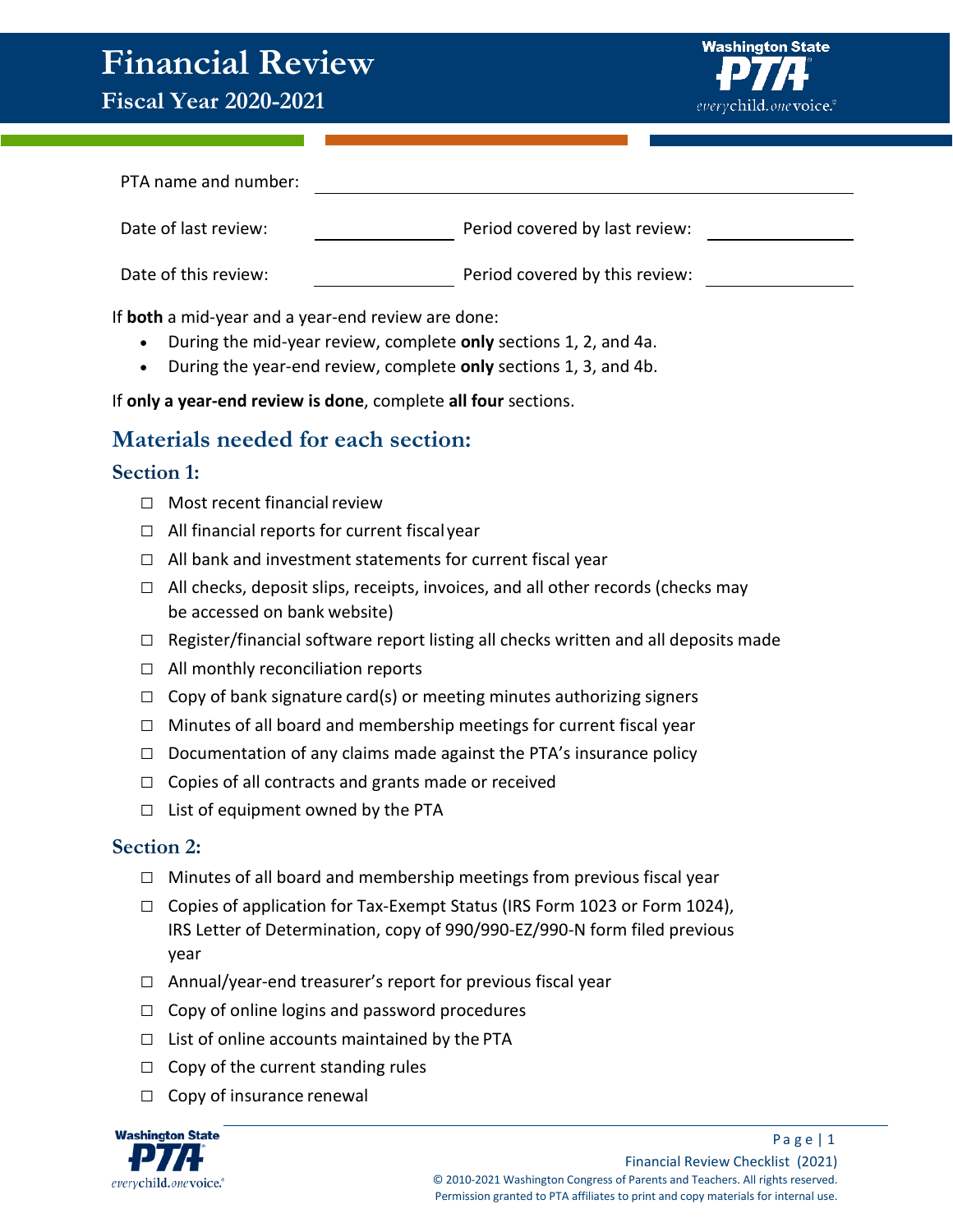### **Section 3:**

- □ Annual/year-end financial report for the current fiscal year
- □ Copy of Articles of Incorporation
- □ Current annual corporation report
- □ Current charitable organization registration
- □ Current membership report
- $\Box$  Sales tax filing (if any) for previous calendar year

# **Section 1: Both Mid-Year and Year-End Financial Review**

*(Note: During the year-end review, questions apply only to the period since the mid-year review if a mid-year review was done.)*

| 1) | <b>Financial Reports</b>   |                                                                                                                                                                           |                                                           |        | Mid-Year<br>Y=Yes; N=No |   | <b>Year-End</b><br>Y=Yes; N=No |   |   |   |  |  |  |
|----|----------------------------|---------------------------------------------------------------------------------------------------------------------------------------------------------------------------|-----------------------------------------------------------|--------|-------------------------|---|--------------------------------|---|---|---|--|--|--|
| a. | the months being reviewed? | Did the treasurer prepare a detailed, written financial report<br>(dated from the first day of the month to the last) for each of                                         |                                                           | Υ      |                         | N |                                |   | N |   |  |  |  |
|    | If "No," explain:          |                                                                                                                                                                           |                                                           |        |                         |   |                                |   |   |   |  |  |  |
| b. |                            | Were the reports clear, concise, and easily understood?                                                                                                                   |                                                           | Υ      |                         | N |                                | Υ |   | N |  |  |  |
|    | If "No," explain:          |                                                                                                                                                                           |                                                           |        |                         |   |                                |   |   |   |  |  |  |
| c. |                            | Did the ending bank balance on each report match the<br>beginning bank balance on the next report?                                                                        |                                                           | Υ<br>N |                         |   |                                |   |   | N |  |  |  |
|    | If "No," explain:          |                                                                                                                                                                           |                                                           |        |                         |   |                                |   |   |   |  |  |  |
| d. | in non-meeting months?     | Was a detailed, written financial report presented at each<br>board and membership meeting, and distributed to the board                                                  |                                                           | Y      |                         | N |                                | Y |   | N |  |  |  |
|    | If "No," explain:          |                                                                                                                                                                           |                                                           |        |                         |   |                                |   |   |   |  |  |  |
| e. |                            | Was a detailed, written, year-end financial report (for the<br>most recent fiscal year ending June 30) presented at a<br>membership meeting and distributed to the board? |                                                           | Υ      |                         | N |                                | Y |   | N |  |  |  |
|    | If "No," explain:          |                                                                                                                                                                           |                                                           |        |                         |   |                                |   |   |   |  |  |  |
| 2) | <b>Banking</b>             |                                                                                                                                                                           | Mid-Year<br><b>Year-End</b><br>Y=Yes; N=No<br>Y=Yes; N=No |        |                         |   |                                |   |   |   |  |  |  |
| а. |                            | Was the bank account(s) reconciled each month?                                                                                                                            |                                                           | γ      |                         | N |                                | Y |   | N |  |  |  |
|    | If "No," explain:          |                                                                                                                                                                           |                                                           |        |                         |   |                                |   |   |   |  |  |  |

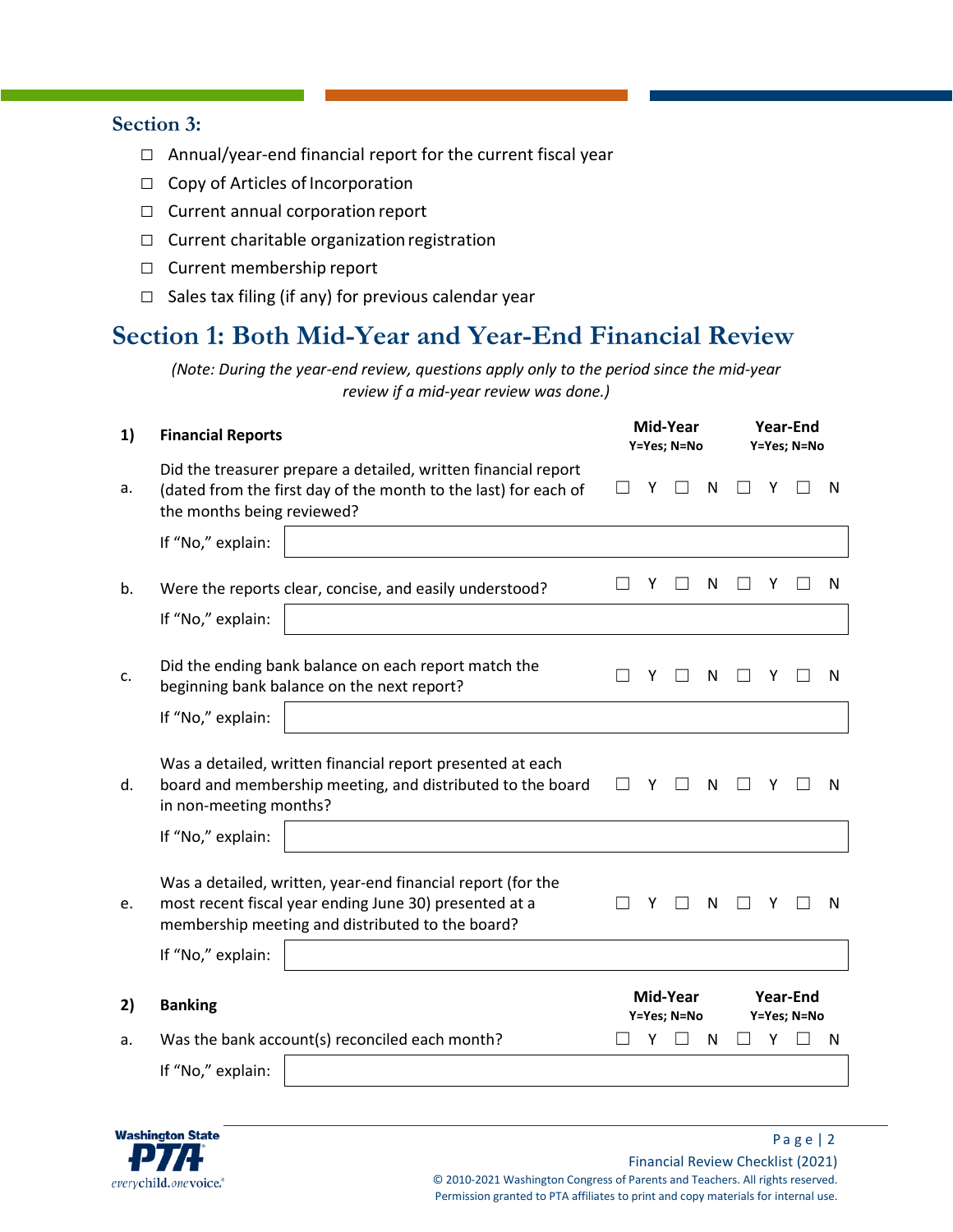| b. | Did the balance on the monthly financial reports agree with<br>the reconciled balance on the bank statement(s)? | Υ |                         | N |   |                         | N |
|----|-----------------------------------------------------------------------------------------------------------------|---|-------------------------|---|---|-------------------------|---|
|    | If "No," explain:                                                                                               |   |                         |   |   |                         |   |
| c. | At the time of the review, were there any uncleared checks<br>more than 6 months outstanding?                   | Υ |                         | N |   |                         | N |
|    | If "Yes, list the check numbers, dates, and amounts that had not cleared:                                       |   |                         |   |   |                         |   |
|    |                                                                                                                 |   |                         |   |   |                         |   |
| d. | Is the bank signature card for each account held up to date<br>with names of current elected officers?          | Υ |                         | N |   |                         | N |
|    | If "No," explain:                                                                                               |   |                         |   |   |                         |   |
| e. | Do the names on the bank signature card(s) match the PTA's<br>minutes authorizing the signers of each account?  | Υ |                         | N |   |                         | N |
|    | If "No," explain:                                                                                               |   |                         |   |   |                         |   |
| f. | Was the monthly bank statement reviewed, dated, and signed<br>each month by a non-signer on the account?        | Υ |                         | N | Y |                         | N |
|    | If "No," explain:                                                                                               |   |                         |   |   |                         |   |
| g. | Was the non-signer a board member?                                                                              | Υ |                         | N | Y |                         | N |
|    | If "No," explain:                                                                                               |   |                         |   |   |                         |   |
| 3) | <b>Examination of Books and Records: Payments</b>                                                               |   | Mid-Year<br>Y=Yes; N=No |   |   | Year-End<br>Y=Yes; N=No |   |
| a. | Were all the checks imprinted with sequential numbers?                                                          | Υ |                         | N | γ |                         | N |
|    | If "No," explain:                                                                                               |   |                         |   |   |                         |   |
| b. | Are all the checks accounted for, including any voided checks?                                                  | Y |                         | N |   |                         | N |
|    | If "No," explain:                                                                                               |   |                         |   |   |                         |   |
| c. | Were all the checks signed by two elected officers of the PTA?                                                  | Y |                         | N | Y |                         | N |
|    | If "No," explain:                                                                                               |   |                         |   |   |                         |   |
| d. | Were any checks signed by the same person receiving the<br>funds?                                               |   |                         | N |   |                         | N |
|    | If "Yes," explain:                                                                                              |   |                         |   |   |                         |   |

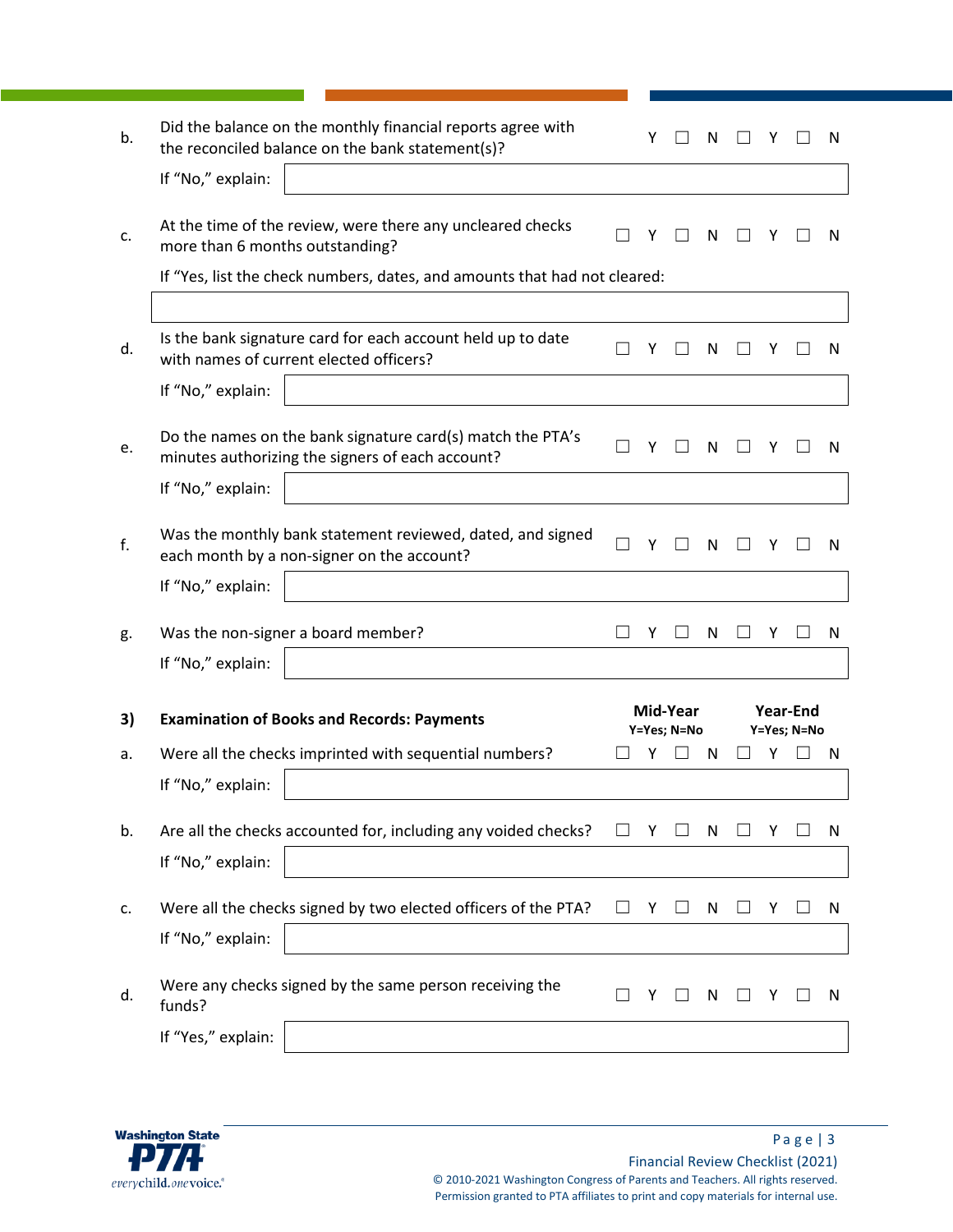| е. | Did the PTA use a payment/reimbursement form for each<br>expenditure that indicates who has the authority to approve<br>the expense? |        |   |                         | N |          |   |                          | N   |
|----|--------------------------------------------------------------------------------------------------------------------------------------|--------|---|-------------------------|---|----------|---|--------------------------|-----|
|    | If "No," explain:                                                                                                                    |        |   |                         |   |          |   |                          |     |
| f. | Was the amount and payee name for each expenditure<br>matched to a proper invoice or receipt?                                        |        |   |                         | N |          |   |                          | N   |
|    | If "No," explain:                                                                                                                    |        |   |                         |   |          |   |                          |     |
| g. | Do the canceled checks/other expenditures on the bank<br>statements agree with the entries in the register?                          |        | Y |                         | N |          | Υ |                          | N   |
|    | If "No," explain:                                                                                                                    |        |   |                         |   |          |   |                          |     |
| h. | Were any checks written for "cash"?                                                                                                  |        | Y |                         | N |          | Y |                          | N   |
|    | If "Yes," explain:                                                                                                                   |        |   |                         |   |          |   |                          |     |
| i. | Was every expenditure part of the approved budget?                                                                                   |        | Y |                         | N |          | Υ |                          | N   |
|    | If "No," explain:                                                                                                                    |        |   |                         |   |          |   |                          |     |
|    |                                                                                                                                      |        |   |                         |   |          |   |                          |     |
| 4) | <b>Examination of Books and Records: Deposits</b>                                                                                    |        |   | Mid-Year<br>Y=Yes; N=No |   |          |   | Year-End<br>Y=Yes; N=No  |     |
| a. | Do the deposits on the bank statements agree with the entries<br>in the register?                                                    |        | Υ |                         | N |          |   |                          | N   |
|    | If "No," explain:                                                                                                                    |        |   |                         |   |          |   |                          |     |
| b. | Was every deposit part of the approved budget?                                                                                       |        | Y |                         | N |          | Y |                          | N   |
|    | If "No," explain:                                                                                                                    |        |   |                         |   |          |   |                          |     |
| c. | Did two or more members of the PTA always count the funds?                                                                           | $\Box$ |   | Y □ N                   |   | $\Box$ Y |   | $\overline{\phantom{a}}$ | - N |
|    | If "No," explain:                                                                                                                    |        |   |                         |   |          |   |                          |     |
| d. | Was a money tally form of some kind used when counting<br>funds?                                                                     |        | Y |                         | N |          | Y |                          | N.  |
|    | If "No," explain:                                                                                                                    |        |   |                         |   |          |   |                          |     |
| e. | Did the treasurer always issue a receipt for any funds<br>received?                                                                  |        | Y |                         | N |          |   |                          | N   |

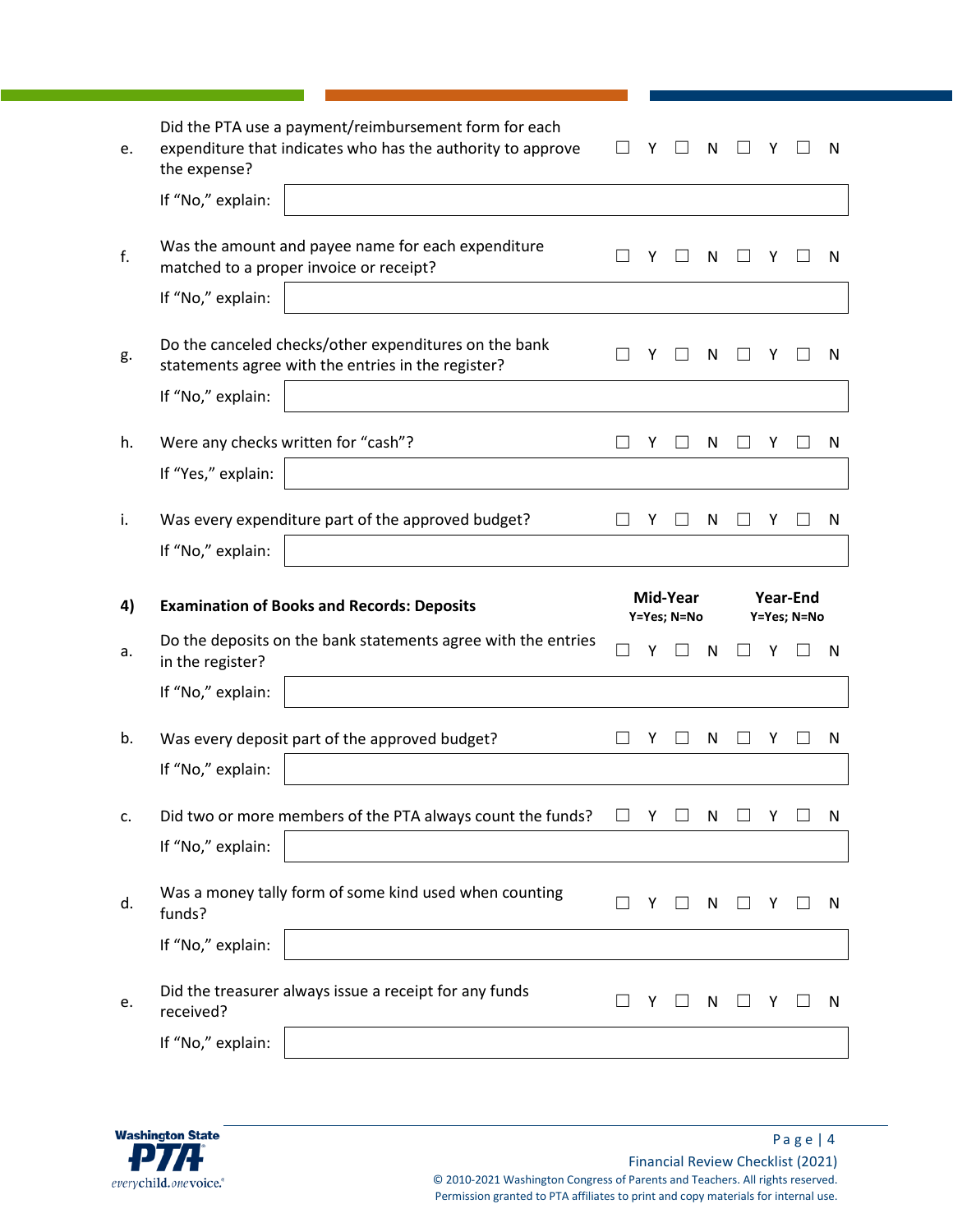| f. | Is the accounting system sufficient to maintain accurate<br>records of income and expenses?                                                                                                     |  | Υ |                         | N |   |                         | N |
|----|-------------------------------------------------------------------------------------------------------------------------------------------------------------------------------------------------|--|---|-------------------------|---|---|-------------------------|---|
|    | If "No," explain:                                                                                                                                                                               |  |   |                         |   |   |                         |   |
| 5) | <b>Contracts and Grants</b>                                                                                                                                                                     |  |   | Mid-Year<br>Y=Yes; N=No |   |   | Year-End<br>Y=Yes; N=No |   |
| a. | Did all contracts have signatures of two elected officers of the<br>PTA?                                                                                                                        |  | Υ |                         | N |   |                         | N |
|    | If "No," explain:                                                                                                                                                                               |  |   |                         |   |   |                         |   |
| b. | Did the PTA purchase any items or equipment and donate<br>them to the school, school district, or another organization?                                                                         |  | Υ |                         | N | Y |                         | N |
|    | If "Yes," explain:                                                                                                                                                                              |  |   |                         |   |   |                         |   |
|    |                                                                                                                                                                                                 |  |   |                         |   |   |                         |   |
| c. | Does the PTA own any equipment?                                                                                                                                                                 |  | Υ |                         | N | Y |                         | N |
|    | If no equipment list was provided, list equipment here:                                                                                                                                         |  |   |                         |   |   |                         |   |
|    |                                                                                                                                                                                                 |  |   |                         |   |   |                         |   |
| d. | Does the PTA have a contract with the school or school district<br>if equipment is stored on school property?                                                                                   |  | Υ |                         | N | Υ |                         | N |
|    | If "No," explain:                                                                                                                                                                               |  |   |                         |   |   |                         |   |
| e. | Did the PTA grant money to the school, school district or<br>another organization?                                                                                                              |  | Υ |                         | N | Υ |                         | N |
|    | If "Yes," explain:                                                                                                                                                                              |  |   |                         |   |   |                         |   |
| f. | If the PTA granted money to the school/school district, did the<br>PTA ask for a year-end statement from the school/school<br>district, or ask for documentation of how the money was<br>spent? |  | Y |                         | N | Y |                         | N |
|    | If "No," explain:                                                                                                                                                                               |  |   |                         |   |   |                         |   |
| g. | Did the PTA receive any grants from an outside organization?                                                                                                                                    |  | Υ |                         | N |   |                         | N |
|    | If "Yes," did the PTA use the funds in the way the grantor<br>intended?                                                                                                                         |  | Υ |                         | N | Y |                         | N |
|    | If the PTA did not use the funds as intended, explain:                                                                                                                                          |  |   |                         |   |   |                         |   |
|    |                                                                                                                                                                                                 |  |   |                         |   |   |                         |   |

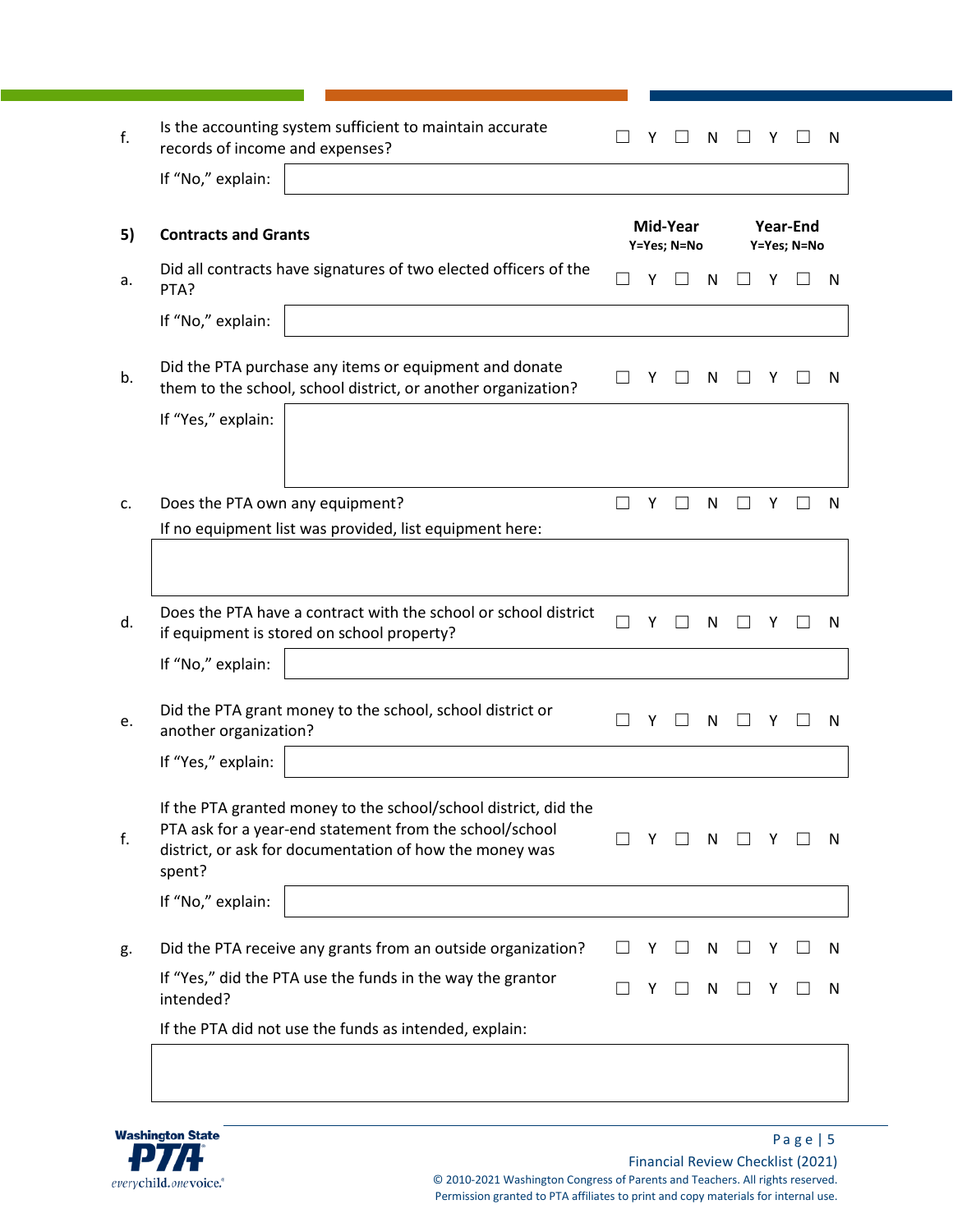| 6) | <b>Other</b>                                                                                                              |  | Mid-Year<br>Y=Yes; N=No |  |   | Year-End<br>Y=Yes; N=No |  |  |   |  |  |  |
|----|---------------------------------------------------------------------------------------------------------------------------|--|-------------------------|--|---|-------------------------|--|--|---|--|--|--|
| a. | Did the PTA have a claim made against any of its insurance<br>policies?                                                   |  |                         |  | N |                         |  |  | N |  |  |  |
|    | If "Yes," explain:                                                                                                        |  |                         |  |   |                         |  |  |   |  |  |  |
| b. | Prior to the financial review, did the treasurer provide all<br>materials needed in a timely manner?<br>If "No," explain: |  | Y                       |  | N |                         |  |  | N |  |  |  |
|    |                                                                                                                           |  |                         |  |   |                         |  |  |   |  |  |  |
| c. | Were there questions that could not be answered solely by an<br>examination of the books and records?                     |  | γ                       |  | N |                         |  |  | N |  |  |  |
|    | If "Yes," explain:                                                                                                        |  |                         |  |   |                         |  |  |   |  |  |  |
|    |                                                                                                                           |  |                         |  |   |                         |  |  |   |  |  |  |

# **Section 2: Mid-Year Financial Review**

# **(complete with year-end review if no mid-year review done)**

| 1) | <b>Budget</b>                                                                                                    |                         |   | Mid-Year<br>Y=Yes; N=No |   |  |
|----|------------------------------------------------------------------------------------------------------------------|-------------------------|---|-------------------------|---|--|
| a. | Was this year's budget prepared by a budget committee? (see minutes)                                             |                         |   |                         | N |  |
|    | If "No," who prepared the budget?                                                                                |                         |   |                         |   |  |
| b. | Was the budget reviewed by the board of directors (see minutes)?                                                 |                         |   |                         | N |  |
|    | If "No," explain:                                                                                                |                         |   |                         |   |  |
| c. | Did the membership approve this year's budget before June 30 of last year?<br>(see minutes)<br>If "No," explain: |                         | γ |                         | N |  |
| 2) | Insurance                                                                                                        | Mid-Year<br>Y=Yes; N=No |   |                         |   |  |
| a. | Did the board and/or membership review the PTA's current insurance policy<br>prior to renewal? (see minutes)     |                         |   |                         | N |  |
|    | If "Yes," date:                                                                                                  |                         |   |                         |   |  |
|    | If "No," explain:                                                                                                |                         |   |                         |   |  |

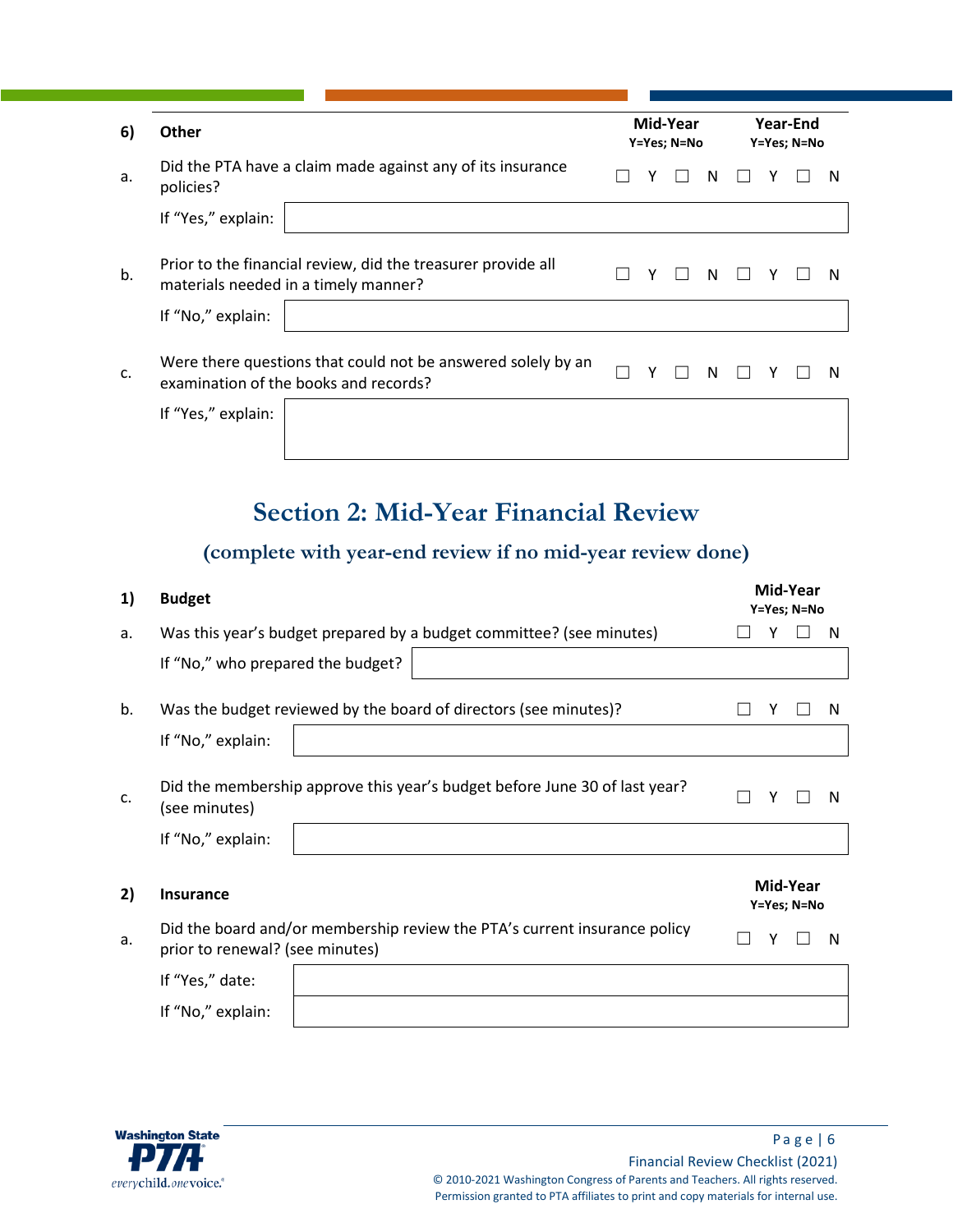| b. |                   | Did the PTA purchase general liability insurance? | Y. |  |
|----|-------------------|---------------------------------------------------|----|--|
|    | If "Yes," amount: |                                                   |    |  |
|    | If "No," explain: |                                                   |    |  |

c. List types of insurance purchased and amounts for each:

| 3) | <b>Internal Revenue Service</b>                                                                                                               |                   |           |         |   | Mid-Year<br>Y=Yes; N=No |   |  |  |  |
|----|-----------------------------------------------------------------------------------------------------------------------------------------------|-------------------|-----------|---------|---|-------------------------|---|--|--|--|
| a. | What is the PTA's Employer Identification Number (EIN)?                                                                                       |                   |           |         |   |                         |   |  |  |  |
| b. | Has the PTA been granted tax-exempt status?                                                                                                   |                   | 501(c)(3) | $\perp$ |   | 501(c)(4)               |   |  |  |  |
|    | If "No," explain:                                                                                                                             |                   |           |         |   |                         |   |  |  |  |
| c. | Did the PTA's total income exceed \$50,000 for the previous fiscal year (July 1 -<br>June 30)?                                                | $\vert \ \ \vert$ | Y         |         | N |                         |   |  |  |  |
|    | If "Yes," has the PTA filed a 990-EZ or 990 form?                                                                                             |                   |           |         | N |                         |   |  |  |  |
|    | If "No," has the PTA filed a 990-N form?                                                                                                      |                   |           |         |   |                         |   |  |  |  |
|    | If no 990 form was filed, explain:                                                                                                            |                   |           |         |   |                         |   |  |  |  |
|    |                                                                                                                                               |                   |           |         |   |                         |   |  |  |  |
| 4) | <b>Online Access</b>                                                                                                                          |                   |           |         |   | Mid-Year<br>Y=Yes; N=No |   |  |  |  |
| a. | Is control of all online logins and passwords explained in the PTA's standing<br>rules? (e.g. bank, PayPal, MoneyMinder, cloud storage, etc.) |                   |           |         |   |                         | N |  |  |  |
|    | If "No," explain:                                                                                                                             |                   |           |         |   |                         |   |  |  |  |
| b. | Does the PTA have written procedures regarding logins and passwords?                                                                          |                   |           |         | Y |                         | N |  |  |  |
|    | If "No," explain:                                                                                                                             |                   |           |         |   |                         |   |  |  |  |
| c. | If accessing bank accounts online, were all passwords changed once incoming<br>officers assumed office after July 1?                          |                   |           |         |   |                         | N |  |  |  |
|    | If "No," explain:                                                                                                                             |                   |           |         |   |                         |   |  |  |  |
| d. | List the online services used by the PTA (e.g. bank, PayPal, MoneyMinder, cloud storage, etc.)                                                |                   |           |         |   |                         |   |  |  |  |

*If this PTA has not been granted tax exempt status or did not file an IRS return for the previous fiscal year, the board of directors should contact the WSPTA office immediately.*

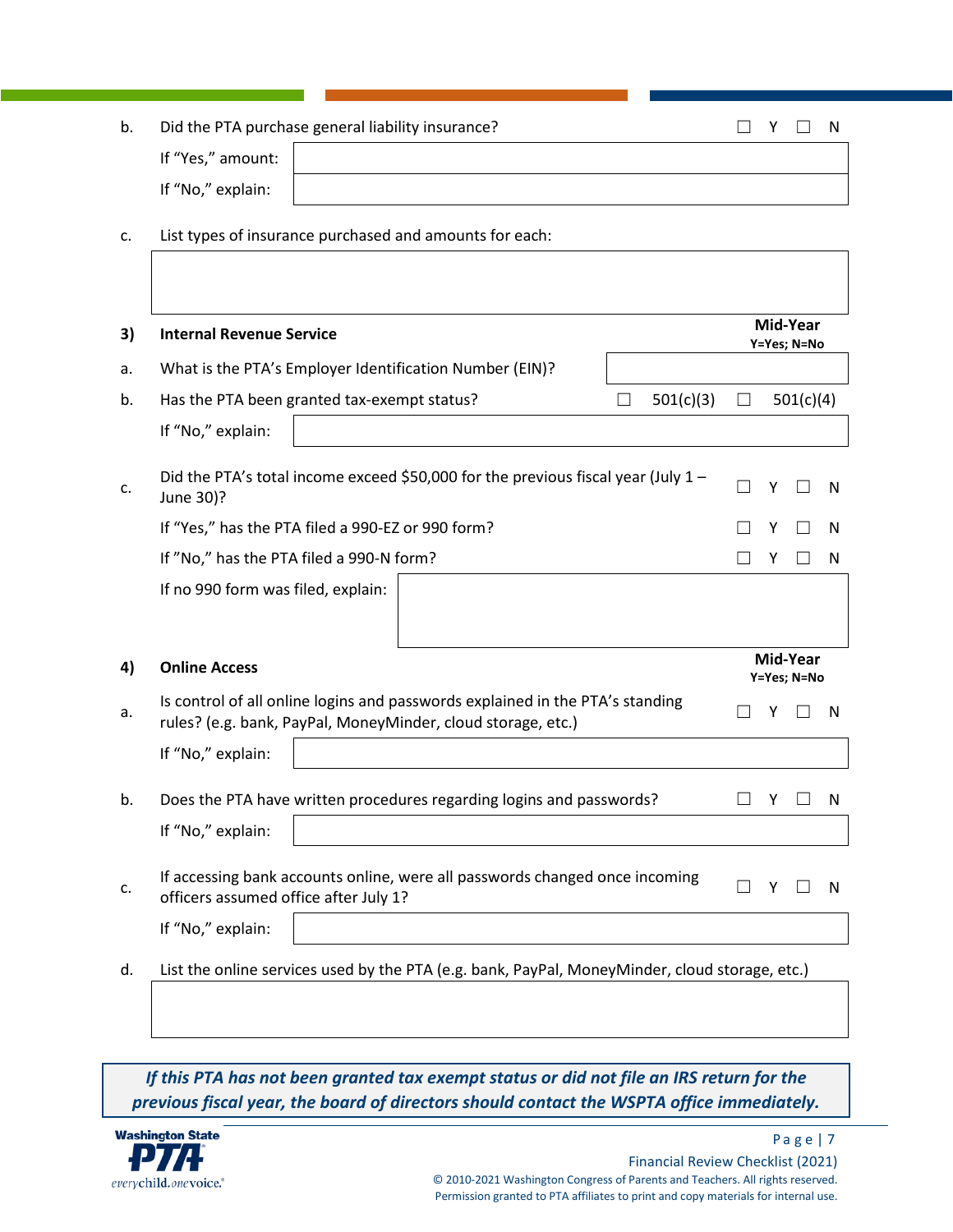# **Section 3: Year-End Financial Review**

| 1) | <b>Annual/Year-End Financial Report</b>                                                                                                                                                                                       |        |   | <b>Year-End</b><br>Y=Yes; N=No |   |
|----|-------------------------------------------------------------------------------------------------------------------------------------------------------------------------------------------------------------------------------|--------|---|--------------------------------|---|
| a. | Did the treasurer prepare an annual/year-end detailed, written financial report<br>covering the period of July 1 through June 30?                                                                                             |        | Y |                                | N |
|    | If "No," explain:                                                                                                                                                                                                             |        |   |                                |   |
| b. | Did the income and expenses for all projects and activities fall within budgeted<br>levels and expectations?                                                                                                                  |        | Y |                                | N |
|    | If "No," explain:                                                                                                                                                                                                             |        |   |                                |   |
| 2) | <b>Bank Accounts</b>                                                                                                                                                                                                          |        |   | <b>Year-End</b><br>Y=Yes; N=No |   |
| a. | With which bank(s) does the PTA maintain its checking<br>account?                                                                                                                                                             |        |   |                                |   |
| b. | Does the PTA have a savings account?                                                                                                                                                                                          | $\Box$ | Y |                                | N |
|    | If "Yes," name of bank:                                                                                                                                                                                                       |        |   |                                |   |
|    | If "Yes," are funds accounted for on monthly financial reports?                                                                                                                                                               |        | Y |                                | N |
|    | If "No," explain:                                                                                                                                                                                                             |        |   |                                |   |
| c. | Does the PTA have any certificates of deposit or any other investment account?                                                                                                                                                |        | Y |                                | N |
|    | If "Yes," explain purpose:                                                                                                                                                                                                    |        |   |                                |   |
|    | If "Yes," name of bank/investment firm:                                                                                                                                                                                       |        |   |                                |   |
|    | If "Yes," are funds accounted for on monthly financial reports?                                                                                                                                                               |        | Y |                                | N |
|    | If "No," explain:                                                                                                                                                                                                             |        |   |                                |   |
| 3) | <b>Online Access</b>                                                                                                                                                                                                          |        |   | <b>Year-End</b><br>Y=Yes; N=No |   |
| a. | If an officer vacated a position during the year, and a new officer was elected,<br>were the online logins and passwords changed for all applicable online<br>accounts? (e.g. bank, PayPal, MoneyMinder, cloud storage, etc.) |        | Υ |                                | N |
|    |                                                                                                                                                                                                                               |        |   | Does not<br>apply              |   |

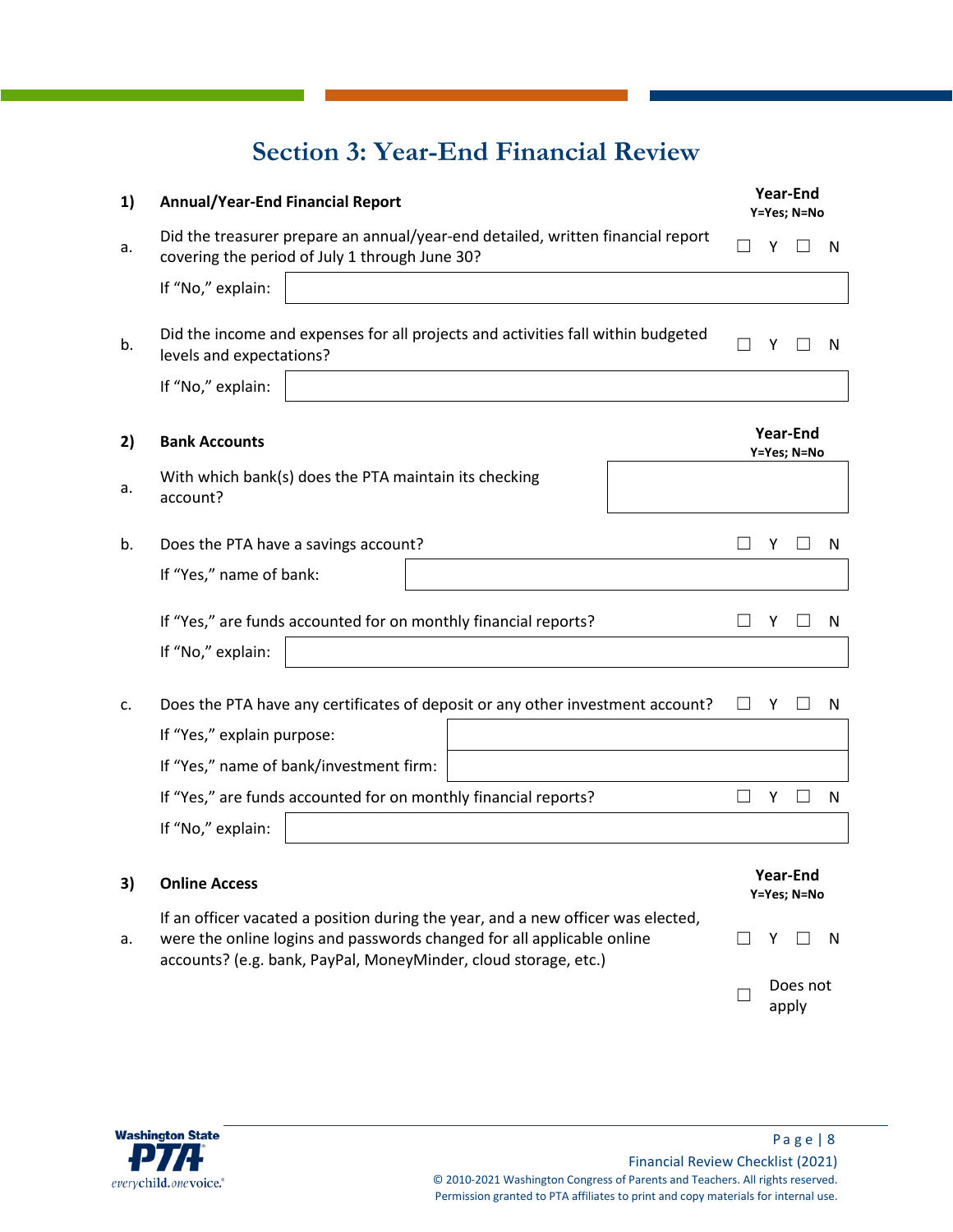| 4) | <b>Nonprofit Corporation</b>                                                                                                             |                         |   | Year-End<br>Y=Yes; N=No        |   |  |
|----|------------------------------------------------------------------------------------------------------------------------------------------|-------------------------|---|--------------------------------|---|--|
| a. | Is the PTA incorporated?                                                                                                                 |                         | Y |                                | N |  |
|    | If "Yes," date of incorporation:                                                                                                         |                         |   |                                |   |  |
|    | If "No," explain:                                                                                                                        |                         |   |                                |   |  |
| b. | What is the PTA's Unified Business Identifier (UBI)?                                                                                     |                         |   |                                |   |  |
| c. | Was the annual corporation report filed by the deadline (end of the month of<br>incorporation)?                                          |                         | Y |                                | N |  |
|    | If "No," explain:                                                                                                                        |                         |   |                                |   |  |
|    | If this PTA is not incorporated, the board of directors should contact the WSPTA office immediately.                                     |                         |   |                                |   |  |
| 5) | <b>Charitable Organization</b>                                                                                                           | Year-End<br>Y=Yes; N=No |   |                                |   |  |
| a. | Was the PTA's total income (including all membership dues) during the fiscal<br>year more than \$50,000?                                 |                         | Y |                                | N |  |
| b. | If the PTA's total income was under \$50,000, was an independent contractor<br>hired to help with fundraising activities?                |                         | Y |                                | N |  |
|    | Name of contractor:                                                                                                                      |                         |   |                                |   |  |
|    | If answer to either "a" or "b" was "Yes" was the PTA registered with the<br>Washington Charities Program during the current fiscal year? |                         | Y |                                | N |  |
|    | If "No," explain:                                                                                                                        |                         |   |                                |   |  |
|    | If "Yes," did the PTA renew its charitable organization registration by May 31?                                                          |                         | Υ |                                | N |  |
|    | If "No," explain:                                                                                                                        |                         |   |                                |   |  |
| 6) | Local PTA Membership (to be answered by local PTAs only)                                                                                 |                         |   | <b>Year-End</b><br>Y=Yes; N=No |   |  |
| a. | What was the PTA's membership count at the end of the fiscal year (June 30)?                                                             |                         |   |                                |   |  |
| b. | How many members are shown in the membership database, memberplanet,<br>at the end of year on June 30?                                   |                         |   |                                |   |  |

- c. Do the numbers on lines 6a and 6b agree?  $□ Y □ N$ If "No," explain:
- What was the total amount of membership dues paid to WSPTA/NPTA for the d. year?

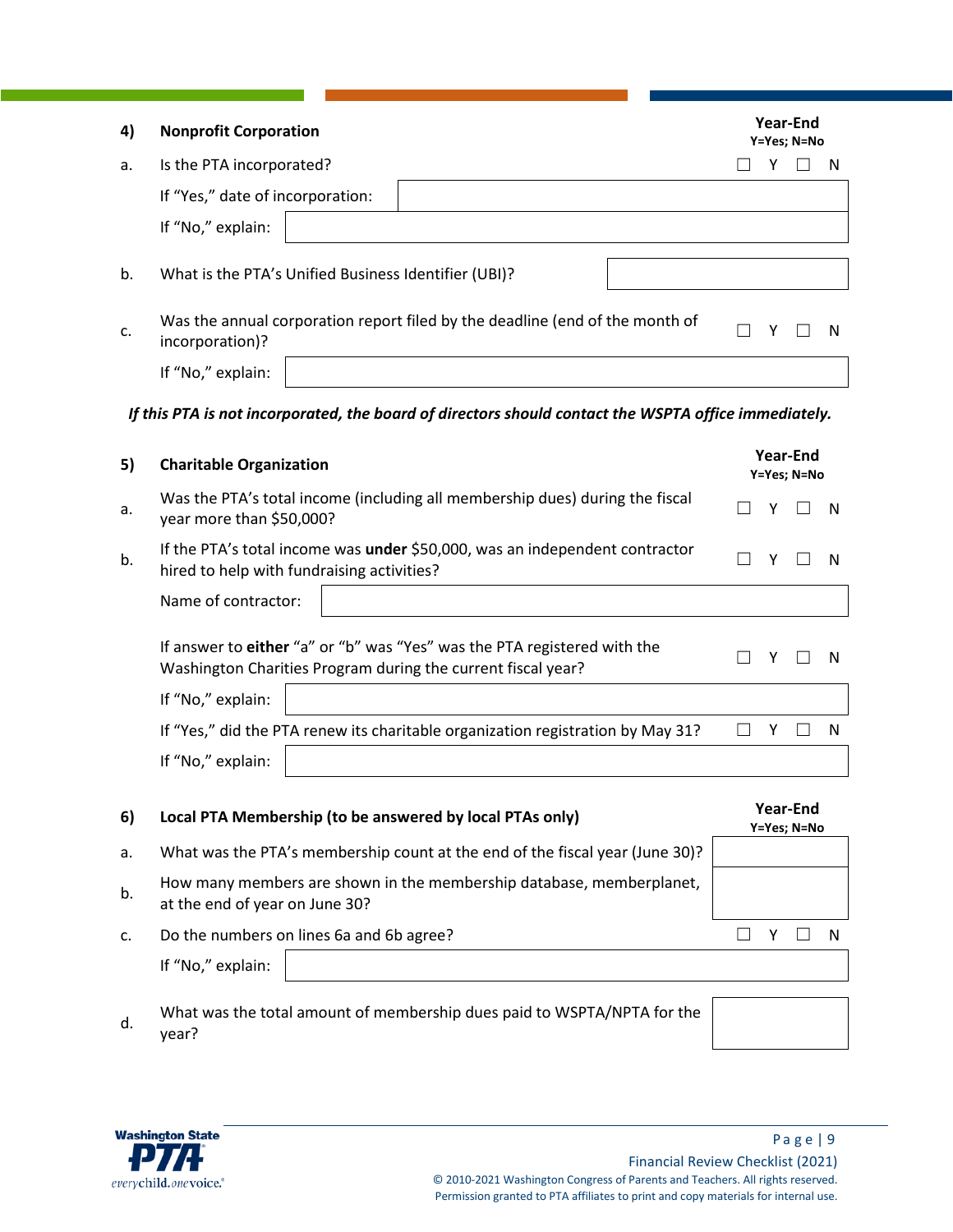| e. |                                 | Does the number of PTA members of this PTA (line 6a) correspond to the total       | $\Box$ $\vee$ $\Box$ |  | - N |
|----|---------------------------------|------------------------------------------------------------------------------------|----------------------|--|-----|
|    | membership dues paid (line 6d)? |                                                                                    |                      |  |     |
|    |                                 | (Note: multiply membership count (line 6a) by current WSPTA/NPTA membership dues.) |                      |  |     |
|    | If "No," explain:               |                                                                                    |                      |  |     |

#### *If this PTA has not yet paid for all members, the board should contact the WSPTA office immediately.*

### **7) Sales Tax Year-End**

a. Did the PTA engage in an ongoing business such as running a school store or  $\Box$  concession stand during athletic events or holding regular popcorn sales?  $\Box$  Y  $\Box$  N

If "Yes," did the PTA remit Washington state sales tax for the previous calendar  $\begin{array}{ccc} \text{N} & \text{N} \\ \text{N} & \text{N} \end{array}$   $\begin{array}{ccc} \text{N} & \text{N} \\ \text{N} & \text{N} \end{array}$   $\begin{array}{ccc} \text{N} & \text{N} \\ \text{N} & \text{N} \end{array}$   $\begin{array}{ccc} \text{N} & \text{N} \\ \text{N} & \text{N} \end{array}$ 

If "No," explain:

## **8) Balance in Accounts Year-End**

Note: All questions below refer to the total from any and all bank accounts the PTA had during the most recent fiscal year.

- a. Total carryover from end of previous fiscal year:
- b. Total income in current fiscal year:
- c. Total expenses in current fiscal year:
- d. **Expected total balance in accounts at end of current fiscal year:**
- e. Actual total balance in accounts at end of current fiscal year

#### **From annual/year-end financial reports:**

#### **From bank statements:**

- f. Latest bank statement balance:
- g. Checks outstanding (list numbers):
- h. Total amount of checks outstanding:
- i. Total amount of any deposits outstanding:

**i**. Bank balance including outstanding items: do the amounts for all three **bolded** □ Y □ N<br>j. **items** agree?

If "No," explain:





**Y=Yes; N=No**

**Y=Yes; N=No**